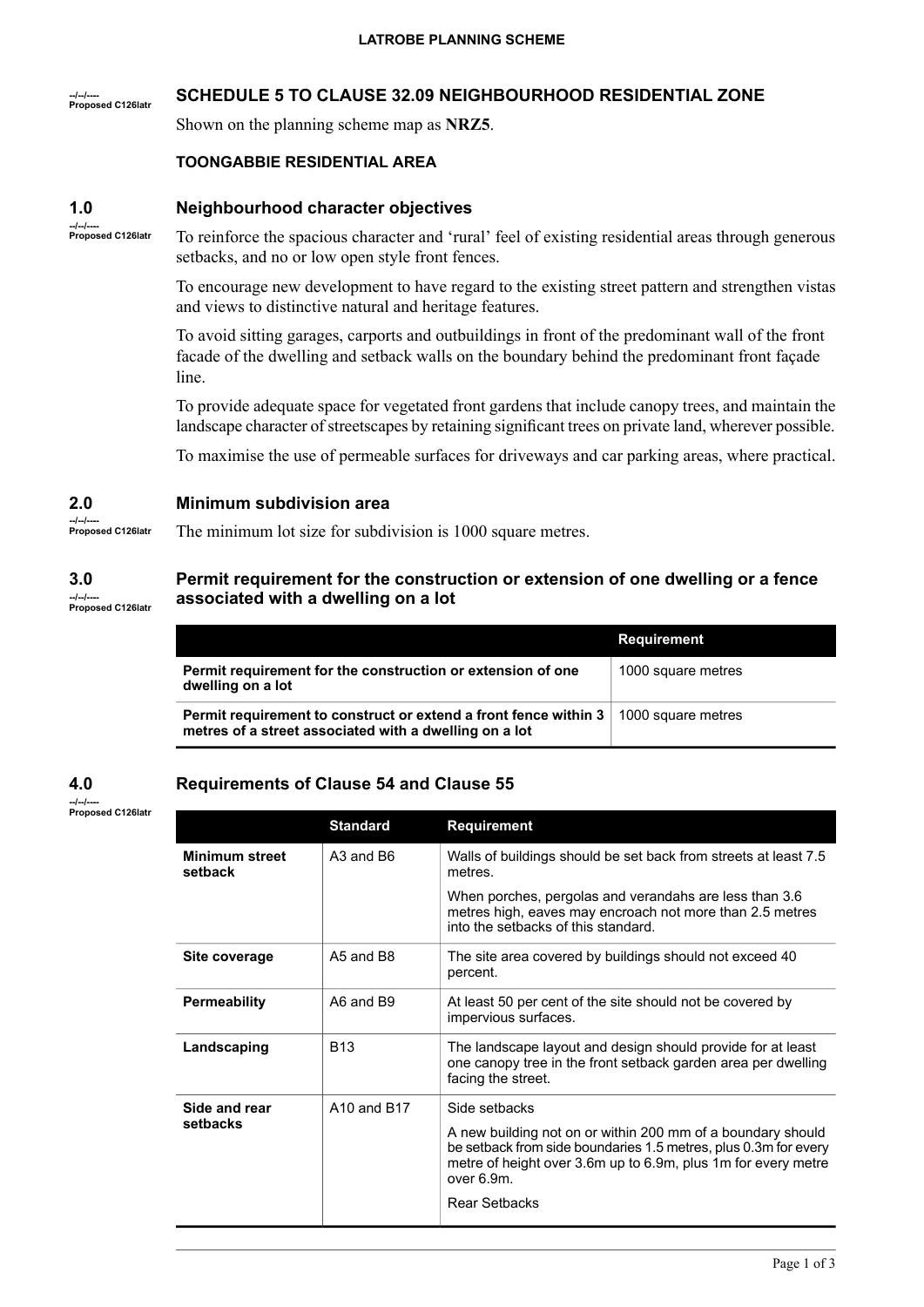### **LATROBE PLANNING SCHEME**

|                            | <b>Standard</b>                     | <b>Requirement</b>                                                                                                                                    |
|----------------------------|-------------------------------------|-------------------------------------------------------------------------------------------------------------------------------------------------------|
|                            |                                     | A new building not on or within 200 mm of a boundary should<br>be setback from rear boundaries at least 5 metres.                                     |
| <b>Walls on boundaries</b> | A <sub>11</sub> and B <sub>18</sub> | None specified                                                                                                                                        |
| Private open space         | A17                                 | None specified                                                                                                                                        |
|                            | <b>B28</b>                          | None specified                                                                                                                                        |
| <b>Front fence height</b>  | A20 and B32                         | A front fence within 3 metres of a road in a Road Zone, Category<br>1 should not exceed 1.5 metres in height, or 1.2 metres for all<br>other streets. |

#### **5.0 Maximum building height requirement for a dwelling or residential building**

**--/--/---- Proposed C126latr**

None Specified

#### **6.0 Application requirements**

**--/--/---- Proposed C126latr**

The following application requirements apply to an application for a permit under Clause 32.09, in addition to those specified in Clause 32.09 and elsewhere in the scheme and must accompany an application, as appropriate, to the satisfaction of the responsible authority:

- A landscape plan specifying:
	- Existing and proposed features and vegetation,
	- Hardscape and softscape finishes,
	- Location of informal car parking and storage, and
	- Safe access and egress for pedestrians, cyclists and vehicles.

#### **7.0 Decision guidelines**

**--/--/---- Proposed C126latr**

The following decision guidelines apply to an application for a permit under Clause 32.09, in addition to those specified in Clause 32.09 and elsewhere in the scheme which must be considered, as appropriate, by the responsible authority:

- Whether the proposal will adversely affect the significance, character or appearance of an adjacent heritage place.
- Whether the development minimises access from development and individual allotments to the Main street (Traralgon-Maffra Road).
- Whether the proposal has regard to the Latrobe City Council Urban Design Guidelines.
- Whether the form, scale and massing of a new development ensures the appearance of space  $\blacksquare$ between dwellings.
- Whether the design and material palette respect the neighbourhood character.
- Whether the design and setback of upper storey minimise the dominance of buildings within the streetscape.
- Whether the walls on boundaries ensure a complimentary streetscape rhythm and equitable development outcome.
- Where an increased side setback is provided on one side boundary, the side setback on a second side may be reduced.